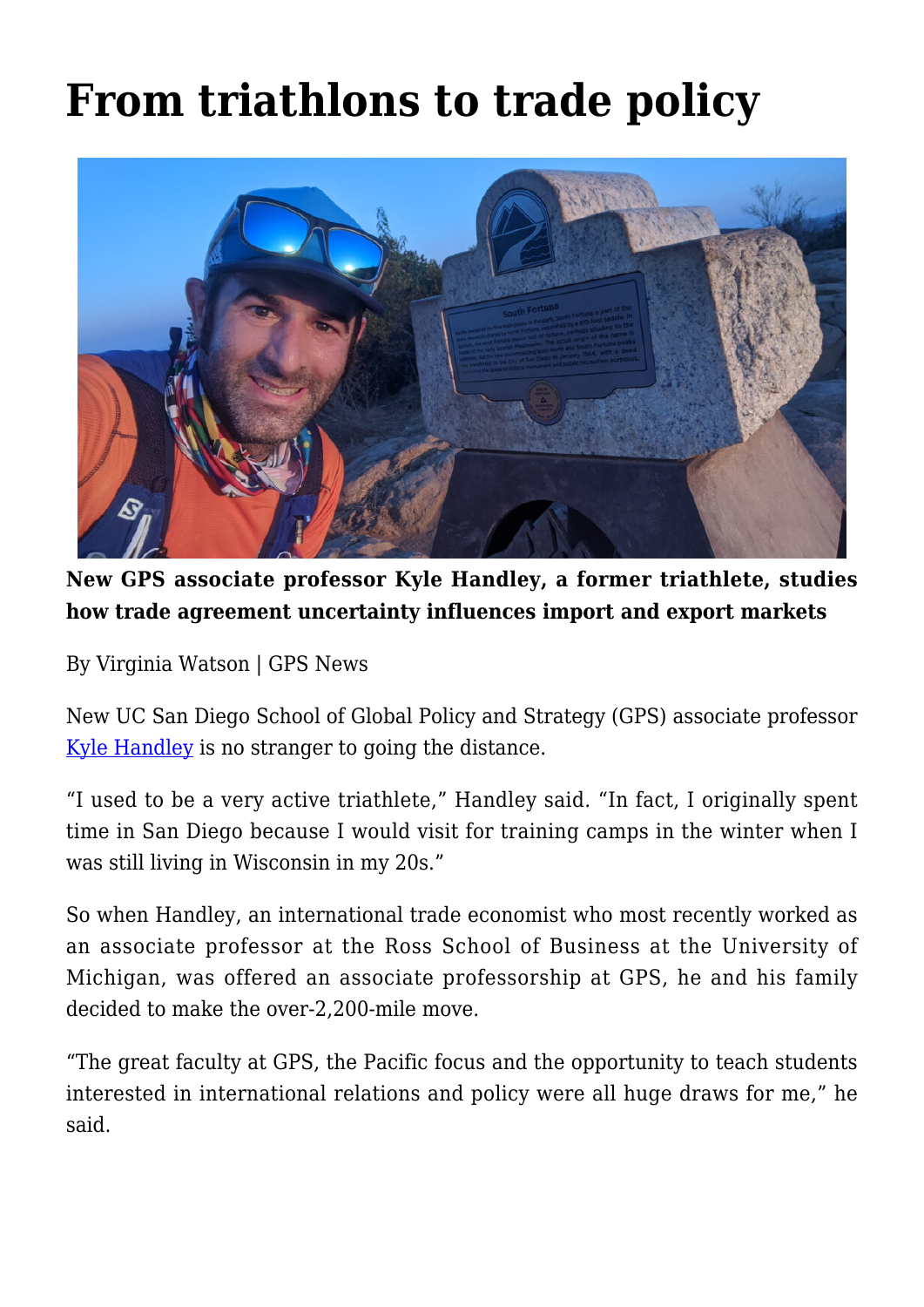

Kyle Handley and his two sons hiking in San Diego. | Photo courtesy Kyle Handley

Handley's research focuses on how trade agreements influence business decisions to enter and exit export markets – exploring trade policy uncertainty, in particular.

"The basic idea is that the stability and permanence of trade policies and the institutions that back them up can be just as important as the exact tariff rate on an import," Handley said. "A tariff on imports might be reduced to only 3% today, but suppose there is some risk it would rise to 30% next year. Then the expected increase in trade might not materialize because businesses hold back on the investment needed to take full advantage of better market access when the future path of policy is uncertain."

[One notable study](https://www.aeaweb.org/articles?id=10.1257/pandp.20201021) Handley recently completed involved Brexit, the United Kingdom's departure from the European Union following a 2016 referendum, that showed reductions in U.K. and European bilateral exports leading up to that vote.

"One important insight from that work is that firms in the rest of the EU, like France or Spain, react negatively to Brexit uncertainty even though their own voters and policymakers had no direct say in the referendum," Handley said. "Moreover, once Britain exited the EU, it potentially reduced the value of the EU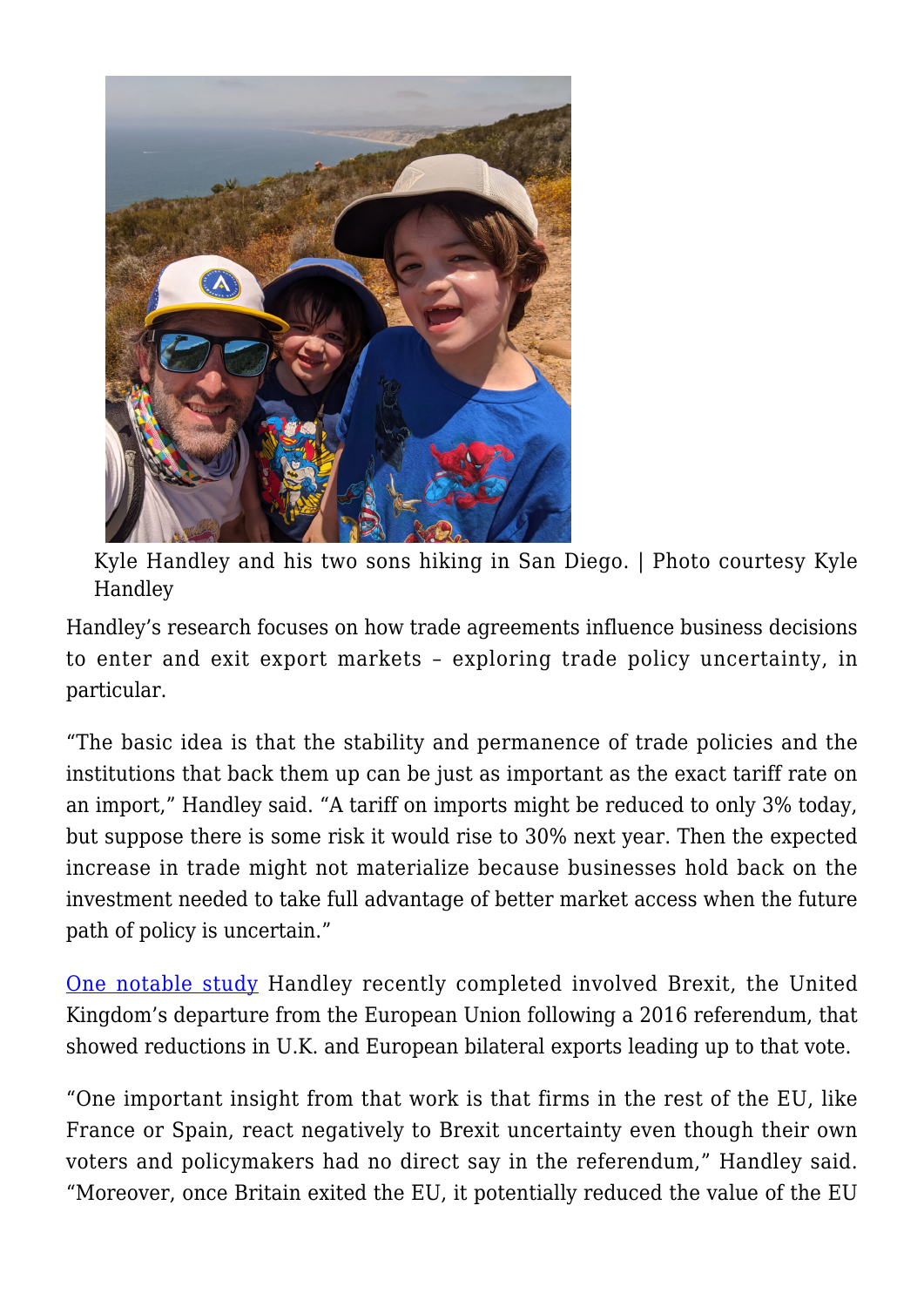agreement for remaining members since the agreement is less stable than it once was."

Handley noted a similar reduction of value when President Donald Trump threatened to leave NAFTA, which was ultimately renegotiated as the United States-Mexico-Canada Agreement (USMCA), or his threats to withdraw from the World Trade Organization.

Handley also released a [working paper](https://www.nber.org/system/files/working_papers/w27896/w27896.pdf) earlier this year on the supply chain effects of the U.S. trade war, written with colleagues at the U.S. Census Bureau and Federal Reserve.

"I'm excited about it because we were able to use confidential firm-level microdata to measure the exposure of firms and very narrow industries to new import tariffs imposed during the trade war," he said. "Normally, we would have to wait two to three years for the firm-level data to be processed and catch up to the present before doing any further analysis, but we were able to take U.S. export data that is released with a lag of about eight weeks and match with our exposure measures from the firm data to do more contemporary policy analysis."

Handley and his co-authors' main finding was that the import tariffs fell heavily on firms that also export because they have global supply chains. This helps explain weakness in U.S. export growth from late 2018 onward, Handley said.

Handley's research expertise will soon extend into the classroom setting, as he is scheduled to teach a course on trade agreements during the spring quarter.

"Trade agreements are a topic that I care a lot about and have spent a lot of time researching," he said.

Handley hopes that in his courses, students will see economic analysis and thinking as one way – but not the only way – of viewing the world.

"Economics can help us understand the incentives and decisions of businesses and policymakers," he said. "However, it's not the only way one should think, and there are times when it is not the right way to look at a problem."

With much still uncertain about what the winter and spring terms may look like because of the current pandemic, Handley is preparing for a teaching environment that is either hybrid or fully online. Handley, who previously taught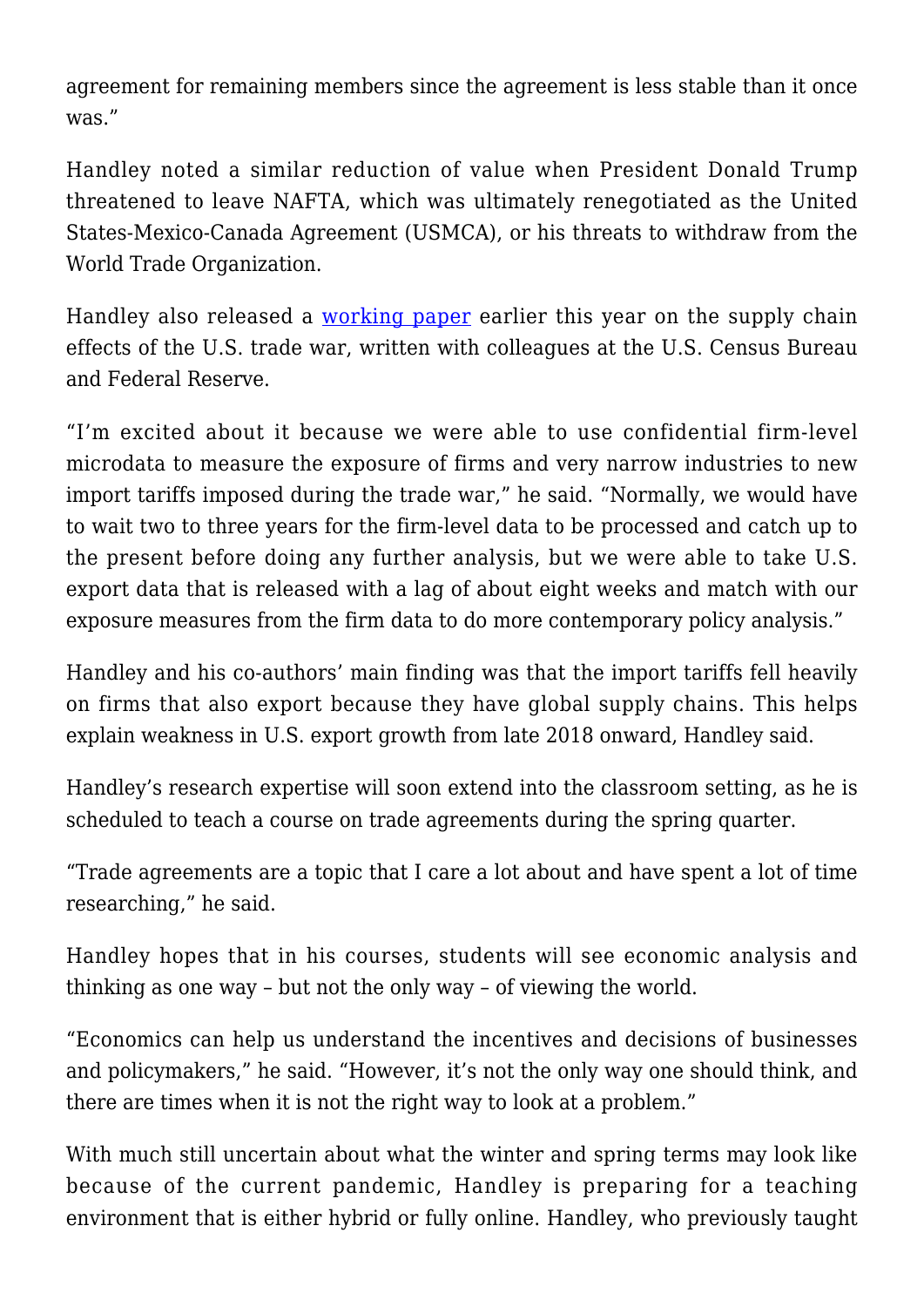in the Michigan Executive MBA program and created video lectures for the online MBA program, said he plans to combine short pre-recorded video lectures with inclass discussion and exercises.



Kyle Handley, whose family sold one of their cars before their move to San Diego, said they use cargo e-bikes to shuttle their children back and forth to daycare, camps and school. | Photo courtesy Kyle Handley

"One thing I like about pre-recording is that you can, without a lot of technical skill, edit together content exactly the way you want," he said. "In a live, inperson lecture, there are no do-overs. If I'm not happy with the way I explain a concept on video, I can just record it again or edit two videos together."

Handley, who moved with his wife Betsy and two children to San Diego in July, said his family has loved the weather, the wide range of outdoor activities available and that they were able to sell one of their cars before the move.

"We now have two cargo e-bikes and use those to shuttle our kids back and forth to daycare, camps and school. There are some weeks where we don't take the car out at all," he said. "We can also take the whole family and a couple boogie boards to the beach without having to worry about parking. It's all working well for now; we'll have to see what the new normal is after the pandemic."

Though Handley is no longer a triathlete, he said he still likes to swim and bike